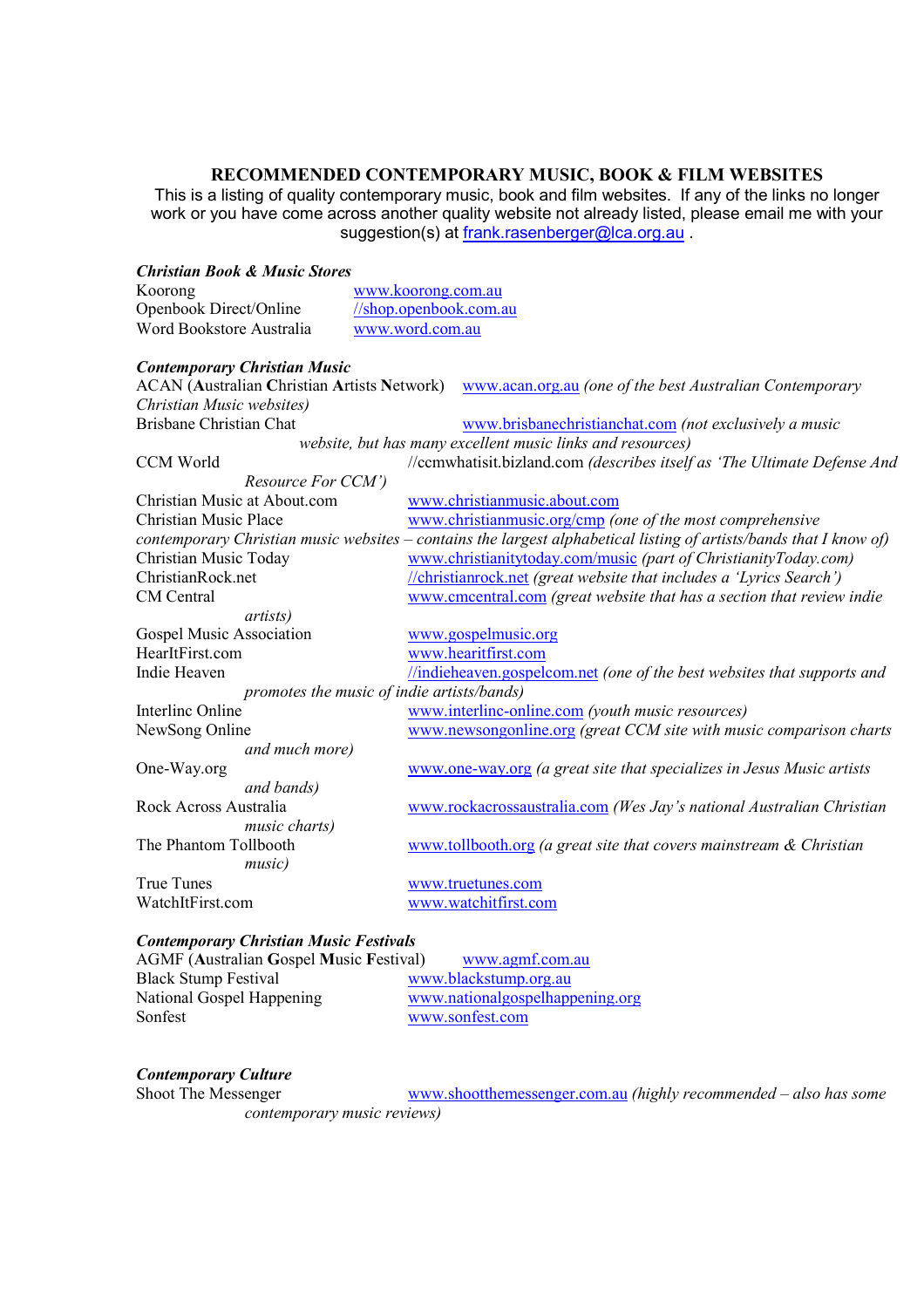#### **Contemporary Mainstream Music**

| ARIA (Australian Record Industry Association) www.aria.com.au          |                                                        |  |
|------------------------------------------------------------------------|--------------------------------------------------------|--|
| AussieBands.com                                                        | www.aussiebands.com                                    |  |
| Click2music                                                            | www.click2music.com.au                                 |  |
| Long Way To The Top                                                    | www.abc.net.au/longway $(Oz \text{ music site})$       |  |
| Mono.net                                                               | www.mono.net $(Oz \text{ and } NZ \text{ music site})$ |  |
| Worldwide Home Of Australasian Music And More Online www.whammo.com.au |                                                        |  |

#### **Contemporary Music Online Stores**

| ChaosMusic                            |
|---------------------------------------|
| <b>CMP</b> (Christian Music Products) |
| HMV Australia                         |
| <b>Sanity Music</b>                   |
| Soundmass.com                         |
| find music)                           |

www.chaosmusic.com/Music  $www.cmp.com.au$ www.hmv.com.au www.sanity.com.au www.soundmass.com (the place to visit for new & secondhand hard-to-

# **Film Reviews**

| Hollywood Jesus         | www.hollywoodjesus.com (highly recommended $-$ also has some |
|-------------------------|--------------------------------------------------------------|
|                         | <i>contemporary music reviews)</i>                           |
| Plugged In Film Reviews | www.family.org/pplace/pi/films                               |

#### **Magazines**

**Music**

| Christianity Today   |
|----------------------|
| Cornerstone Magazine |
| HM Magazine          |

www.christianitytoday.com/ctmag //cornerstonemag.com www.hmmagazine.com

Christian Guitar Resources www.christianguitar.ws (also contains a good music comparisons resource) Christian Music Web www.christianmusicweb.com (guitar chords for songs)

# **Radio Stations/ Radio Programs**

Family Radio (Brisbane) www.96five.org.au KLTY Fm www.klty.com Life Fm www.life.on.net The Planet www.abc.net.au/rn/music/planet (a great show that features a mix of blues, ethnic, folk, & world music) Radio Crystal Blue www.radiocrystalblue.com (a great radio show that mainly promotes the music of indie artists/bands) Triple Bfm www.triplebradio.cjb.net Triple J //abc.net.au/triplej

### **Record Companies**

Alabaster Arts www.alabaster.com (home to Reliant K., The Supertones, Katy Hudson,

The Elms & Paul Colman Trio) BEC Recordings www.becrecordings.com Bredon Hill Music www.bredonhillmusic.com Diamante Music Group www.diamante.com Down Under Christian Music Group www.three16records.com ForeFront Records www.forefrontrecords.com